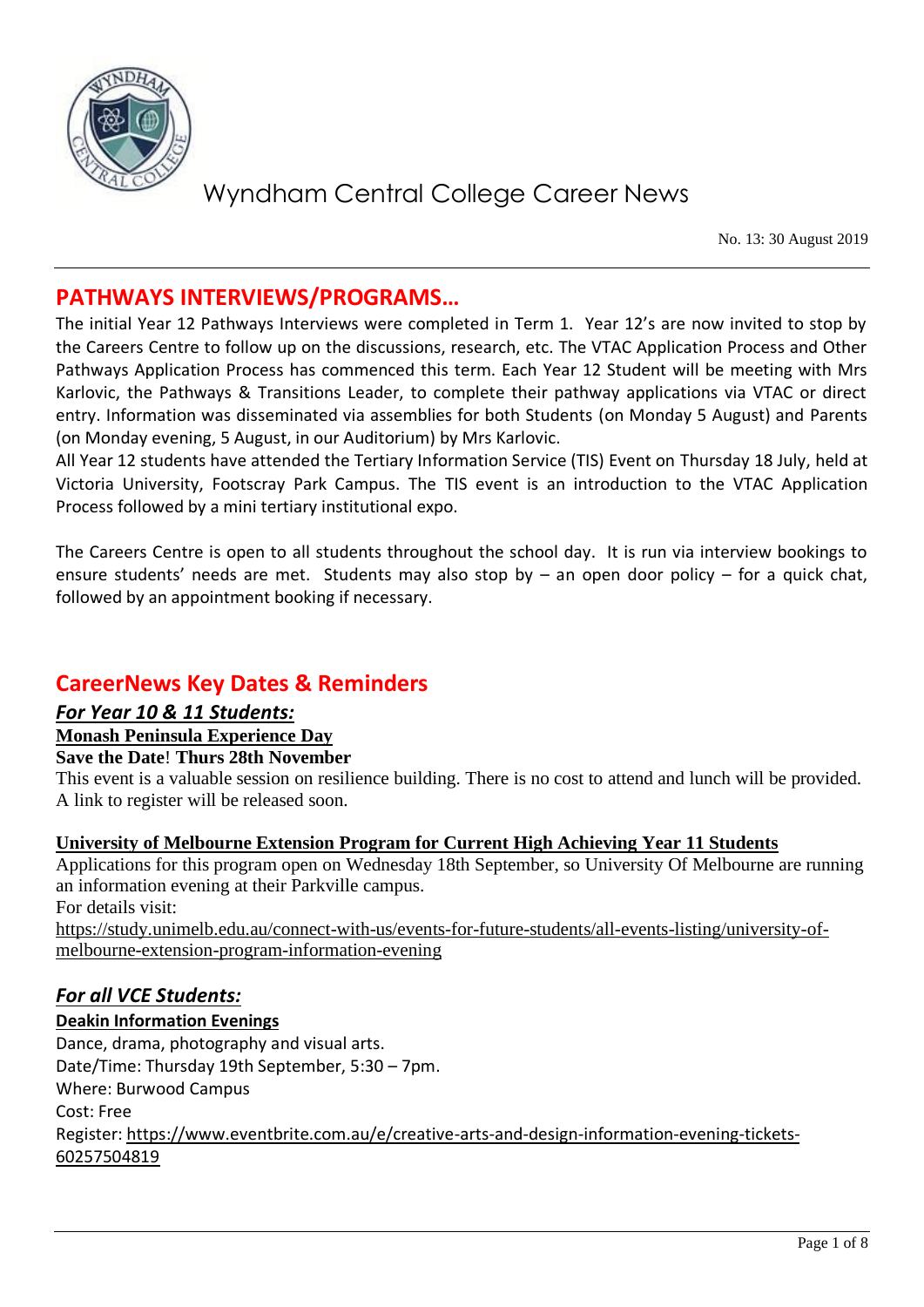

No. 13: 30 August 2019

#### **University of Melbourne**

You can meet UOM staff and students at remaining 'Meet Melbourne' sessions in September, to find out more and to register visit: <https://study.unimelb.edu.au/connect-with-us/events-for-future-students>

#### **Swinburne Advice Nights**

You can learn more about the preference process as well as Swiburne's offerings with their advice nights coming up:

#### **Wantirna Advice Night –**

When/Time: Tuesday 17th September, 4 pm – 6 pm. <https://www.swinburne.edu.au/choose/events/wantirna> **Hawthorn Advice Night –** When/Time: Wednesday 18th September, 4pm – 6 pm. <https://www.swinburne.edu.au/choose/events/hawthorn> **Aviation Advice Night –** When: Wednesday 18th September, 6pm – 8 pm. <https://www.swinburne.edu.au/choose/events/aviation>

#### **RMIT's Transitioning to University Night**

When: Thursday 5<sup>th</sup> September Time: 6:30pm – 8:00pm Where: RMIT Melbourne, 435-457 Swanston Street Melbourne. Cost: Free! But you must register here > [https://www.eventbrite.com.au/e/transitioning-into-university](https://www.eventbrite.com.au/e/transitioning-into-university-with-rmit-and-atar-notes-tickets-65392794609)[with-rmit-and-atar-notes-tickets-65392794609](https://www.eventbrite.com.au/e/transitioning-into-university-with-rmit-and-atar-notes-tickets-65392794609)

#### **Important VTAC Deadlines – for 2020 Course Applications**

Applications: Are now open. Close – Monday 30th September at 5pm.

SEAS Applications Open - Monday 5th August at 9am. Close – October 11th at 5pm.

Scholarship Applications Open – August  $5<sup>th</sup>$  at 9am. Close – October  $11<sup>th</sup>$  at 5pm.

Change of Preferences Close – 14th December at 4pm for December 2019 offer. Close – 20 December 2019 at 4pm for 2020 offers.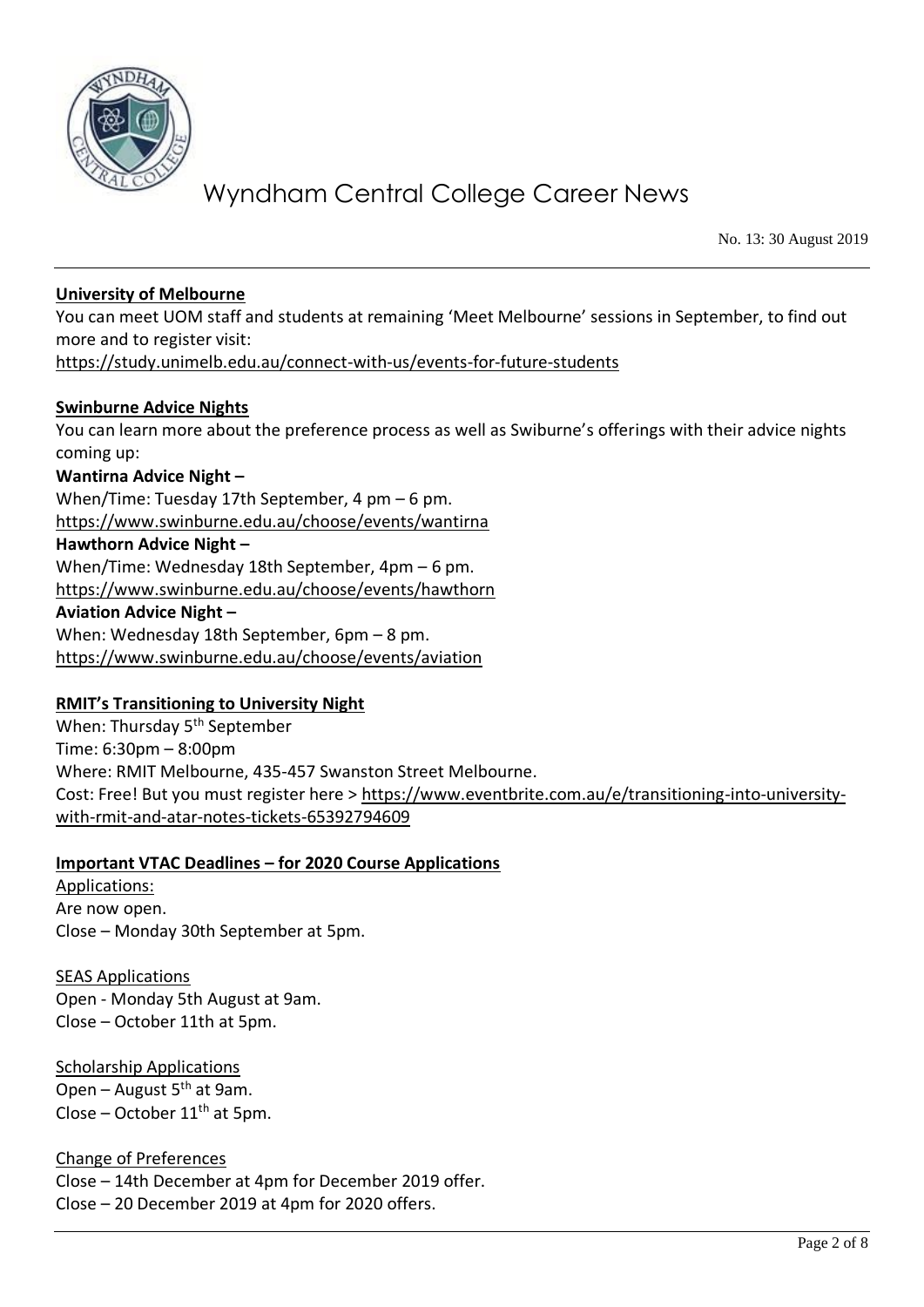

No. 13: 30 August 2019

## **News & Updates**

### **Applying for Scholarships**

Have you often stumbled across the word 'scholarship' and thought either it was just more paperwork to complete or that you may not be eligible? Well to help, here is an overview on the different types of scholarships available and where to find them.

A scholarship is an award of financial aid for a student to further their education. They are awarded for many reasons and subsequently based upon various criteria, which usually reflect the values and purposes of the donor or founder of the scholarship award.

There is a wide range of institutional access and equity scholarships, such as those to support students with financial disadvantage, difficult circumstances and the need to relocate for study.

Scholarships are offered by many different organisations. The places to search for scholarships are:

- VTAC Access and equity scholarships, Indigenous Commonwealth scholarships and Academic Merit scholarships.
- Directly at institutions.
- Government, community and business organisations. For example, those administered by the Victorian Department of Education and Training. Follow this link[:https://www.eduweb.vic.gov.au/scholarships/](https://www.eduweb.vic.gov.au/scholarships/) . The Department of Education and Training administers over 200 different student scholarship awards annually.

Depending on the type of scholarship you apply for, will determine what paperwork and evidence you will need to provide. Some categories require you to complete a written response, a statement of support or financial evidence. You can find out what is required by looking at the demonstration scholarships application before you apply.

VTAC scholarship applications close on the  $11<sup>th</sup>$  of October at 5pm. It is important you diarise this and make note of the appropriate paperwork you will need to prepare and provide. Remember, you will never know if you don't apply! Good luck  $\odot$ 

## **ACU Update**

### **CAP ATAR's Released**

ATAR's for the Community Achievers Program have been released and can be found on the ACU's website here:

[https://www.acu.edu.au/study-at-acu/admission-pathways/i-volunteer-regularly/how-the-cap-is-assessed](https://www.acu.edu.au/study-at-acu/admission-pathways/i-volunteer-regularly/how-the-cap-is-assessed-and-offered)[and-offered](https://www.acu.edu.au/study-at-acu/admission-pathways/i-volunteer-regularly/how-the-cap-is-assessed-and-offered)

### **Important Announcement for Bachelor of Occupational Therapy and Bachelor of Speech Pathology Applicants for 2020**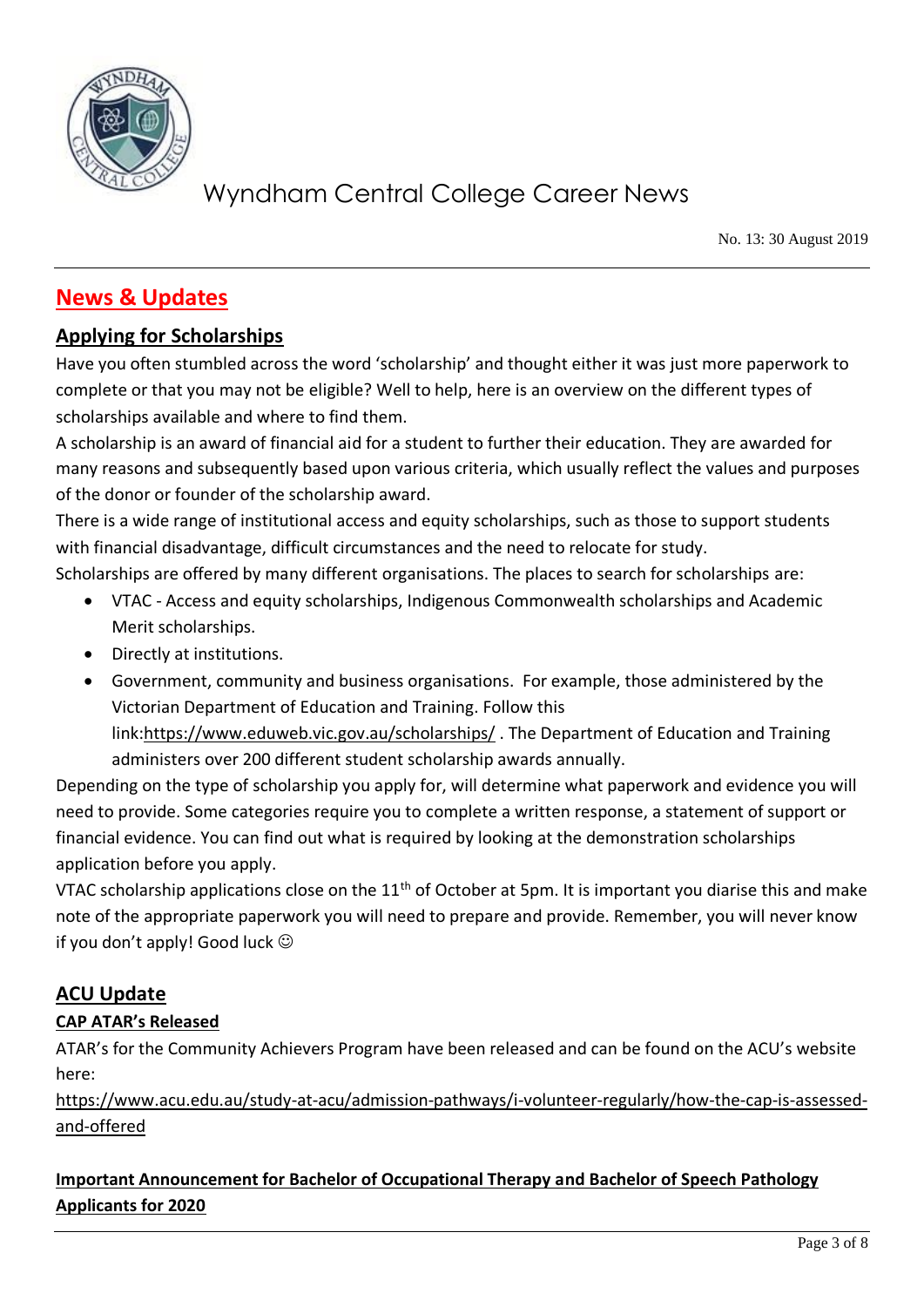

No. 13: 30 August 2019

Back in 2017, ACU changed their pre-requisites for the above mentioned courses by removing some subjects which was approved by their Faculty of Academic Boards. These changes were listed; in the VTAC Year 10 Guide issued in 2017 (as well as 2018 and 2019) and the VTAC future entry requirements page from July 2017 to July 2019 to assist students in choosing units of study for years 11 & 12 to meet course entry requirements.

ACU understands that some future students may have used other ACU documents such as course guides or the 2019 course browser to select their subjects, which technically leaves them ineligible for their chosen course. Students will still be required to meet the required ATAR, however to ensure the most equitable approach to all applicants, they are reviewing the eligibility of those who feel they have been disadvantaged on a case by case basis. To enquire further you can email [futurestudy.mel@acu.edu.au](mailto:futurestudy.mel@acu.edu.au) or call ACU directly on 03 9953 3548.

### **Are you interested in making an impact on future generations, their environments, and their communities?**

You can gain the knowledge and skills needed to foster young people's emotional and social development through a Bachelor of Youth Work at ACU. Your work will involve helping disenfranchised individuals, playing a role in reducing youth crime, and mentoring vulnerable people with their wellbeing and mental health. This bachelor degree also allows the option to pair studies with sociology or other electives that focus on outdoor experiences, exercise and nutrition.

To read more, visit: https://courses.acu.edu.au/undergraduate/bachelor\_of\_youth\_work

## **Chisholm Institute Update**

### **New 'Free Tafe' Courses for 2020**

Chisholm will be offering two new courses next year; 'Certificate III in Early Childhood Education and Care' and a 'Diploma of Early Childhood Education and Care'. The diploma can be used as a pathway into further studies in education at other universities including Bachelor of Education (Primary) at La Trobe.

### **Monash University Update**

#### **Campus Tours in the September Holidays**

Tours will commence at 10am and run for approximately 1.5 hours, with an opportunity to see the oncampus accommodation at Clayton and Peninsula. For more information see and to book visit:

#### <https://www.monash.edu/campus-tours>

To tour the allied health facilities at Peninsula Campus specifically, a tour will be running on Thursday 3rd October at 11am. To register visit: [https://www.monash.edu/medicine/news/events/events/spring-break](https://www.monash.edu/medicine/news/events/events/spring-break-campus-tour-peninsula)[campus-tour-peninsula](https://www.monash.edu/medicine/news/events/events/spring-break-campus-tour-peninsula)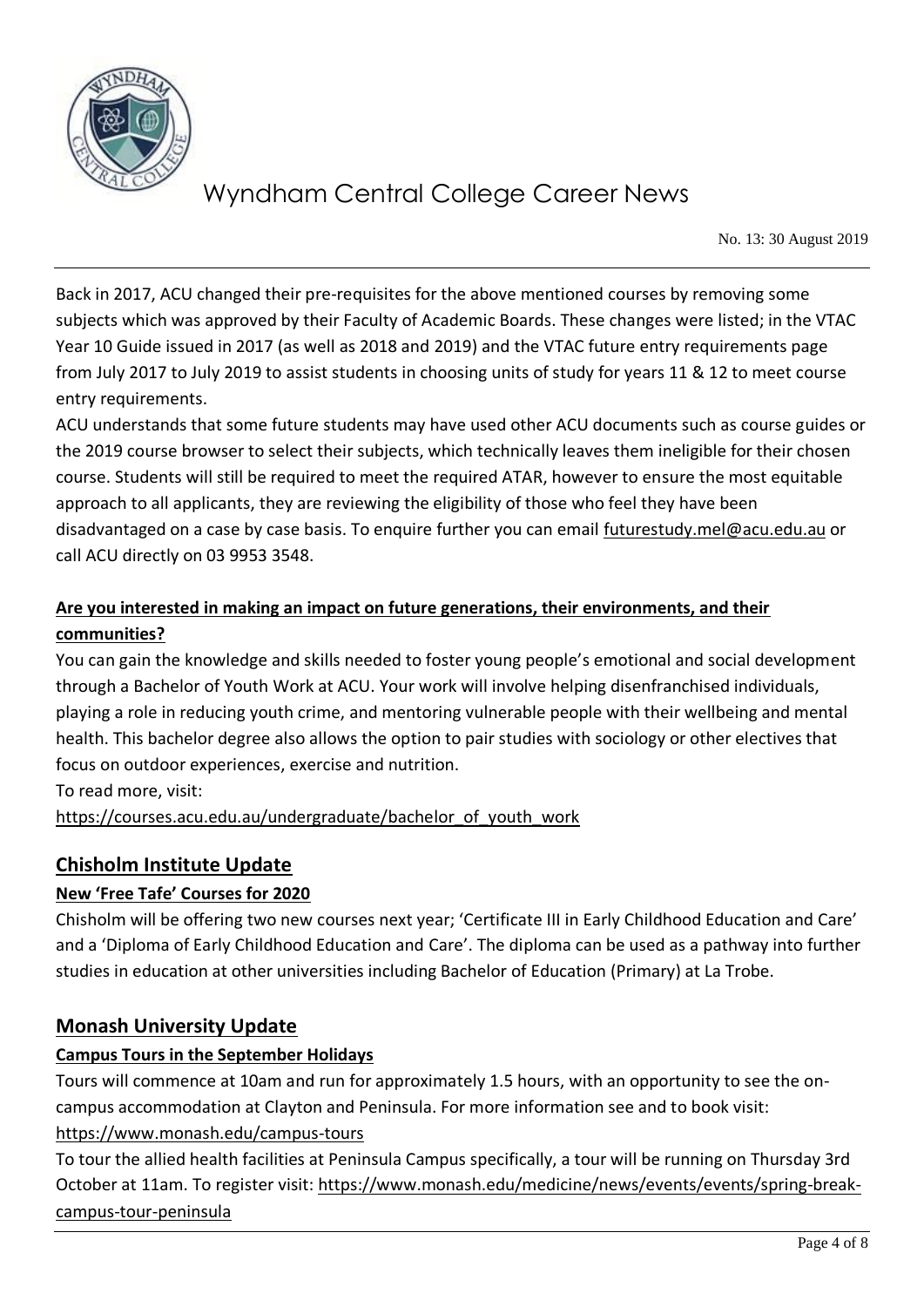

No. 13: 30 August 2019

#### **University of Melbourne**

#### **Important Reminder for Fine Arts and Students:**

Are you applying for Fine Arts or Music at UOM? Then make sure you get your applications in for the following courses by Saturday 31st August (tomorrow!) by 5pm:

•*Bachelor of Fine Arts (Animation)*

•*Bachelor of Fine Arts (Dance)* (Note: supplementary form including physical exam results from a physiotherapist also due by this date).

- •*Bachelor of Fine Arts (Film and TV):*
- *•Bachelor of Fine Arts (Screenwriting)*

Other Fine Arts specialisations and Bachelor of Music specialisations have a later closing date. VTAC applications are closing for the following courses on Monday 30th September at 5pm.

- •*Bachelor of Fine Arts (Acting)*
- *•Bachelor of Fine Arts (Design and Production)*
- *•Bachelor of Fine Arts (Music Theatre)*
- *•Bachelor of Fine Arts (Theatre)*
- *•Bachelor of Fine Arts (Visual Arts)*

#### **REMAINING OPEN DAYS:**

| <b>INSTITUTION</b>                        | <b>DATE</b>   | <b>TIME</b>  | <b>CONTACT DETAILS</b>               |
|-------------------------------------------|---------------|--------------|--------------------------------------|
| <b>Box Hill Institute of TAFE</b>         |               |              | 1300 269 445                         |
| Lilydale Campus                           | <b>Sun 15</b> | $10am - 3pm$ | www.boxhill.edu.au/openday           |
|                                           | Sep           |              |                                      |
| <b>Chisholm Institute</b>                 |               |              | 1300 244 746                         |
| Dandenong                                 | <b>Mon 16</b> | $5pm - 7pm$  | https://www.chisholm.edu.au/open     |
|                                           | <b>Dec</b>    |              |                                      |
| <b>Federation University of Australia</b> |               |              | 1800 333 864                         |
|                                           |               |              | https://federation.edu.au/openday    |
| <b>University of Melbourne</b>            |               |              | 1800 801 662                         |
| Dookie                                    | <b>Sun 22</b> | $10am - 4pm$ | https://openday.unimelb.edu.au/      |
| Werribee                                  | Sep           | $10am - 4pm$ |                                      |
|                                           | Sun 20 Oct    |              |                                      |
| <b>Victoria University</b>                |               |              | 1300 171 755                         |
|                                           |               |              | https://openday.vu.edu.au/           |
| <b>Collarts</b>                           | Sat $31^{st}$ | $10am - 3pm$ | https://www.collarts.edu.au/open-day |
|                                           | Aug           |              |                                      |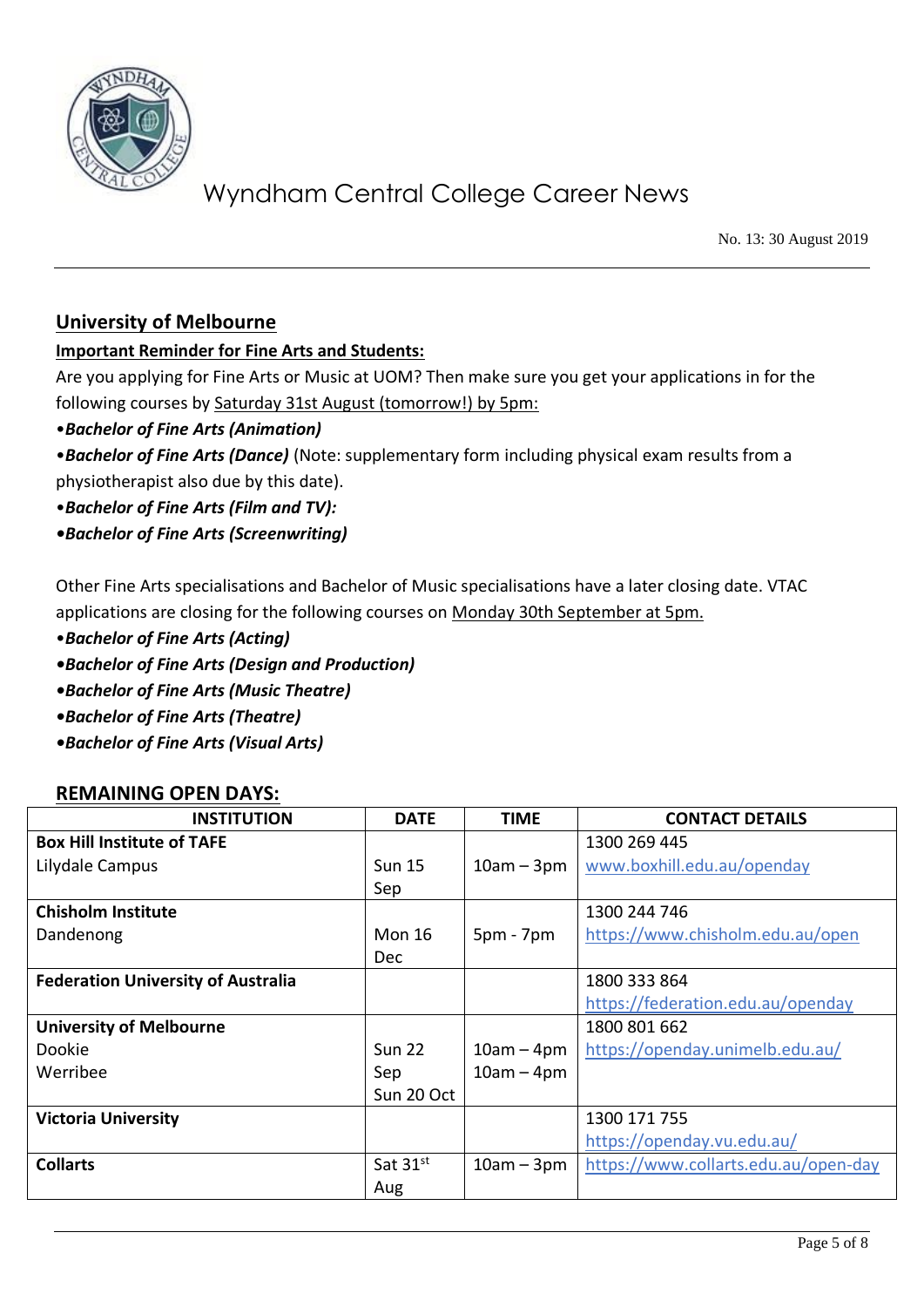

No. 13: 30 August 2019

## **Career Focus: Occupational Therapist**

Occupational therapists assess and treat people who, due to illness, injury or circumstance, are limited in their ability to undertake everyday activities. They assist people to regain lost functions, develop their abilities and social skills as well as maintain and promote independence in their everyday lives to enhance health and wellbeing.

Occupational therapists:

- conduct tests to assess functional, emotional, psychological, developmental and physical capabilities
- plan and direct specific therapeutic programs for individuals using recreational, remedial, social, educational or vocational (job-related) activities
- select and design activities that improve an affected movement or function and help individuals to regain personal care skills
- assist people to gain or regain skills in social, leisure and work environments through graded individual or group therapy and activity programs
- monitor the progress of individuals and assist with the coordination of an appropriate health team
- assist children with disabilities to integrate into education programs in schools
- assess the ability of injured workers to return to their usual employment or perform alternative duties
- design and modify the everyday environment of clients to allow for better access and independence
- advise on the use of specialised equipment
- assess the need for, develop and run health education programs
- act as consultants to industry and government organisations
- undertake research
- teach in academic institutions, generally at tertiary level
- assist with policy development for health and other areas.

Occupational therapists may work in areas such as:

- Aged Care providing programmes and equipment for people with medical and social problems associated with ageing.
- Disabilities working with people who have an intellectual, physical or sensory disability through planned activity programmes over long periods of time.
- General medicine working in hospitals or private practice to assess and treat individuals with physically disabling diseases or injuries.
- Occupational health assessing the safety of work environments and injured workers, providing rehabilitation and advice about adaptations for their return to the workplace.
- Health promotion assisting people who want to achieve a balanced and healthy lifestyle.
- Paediatrics working in hospitals, private practices or schools to assess and treat children with disabilities, developmental delays or learning difficulties.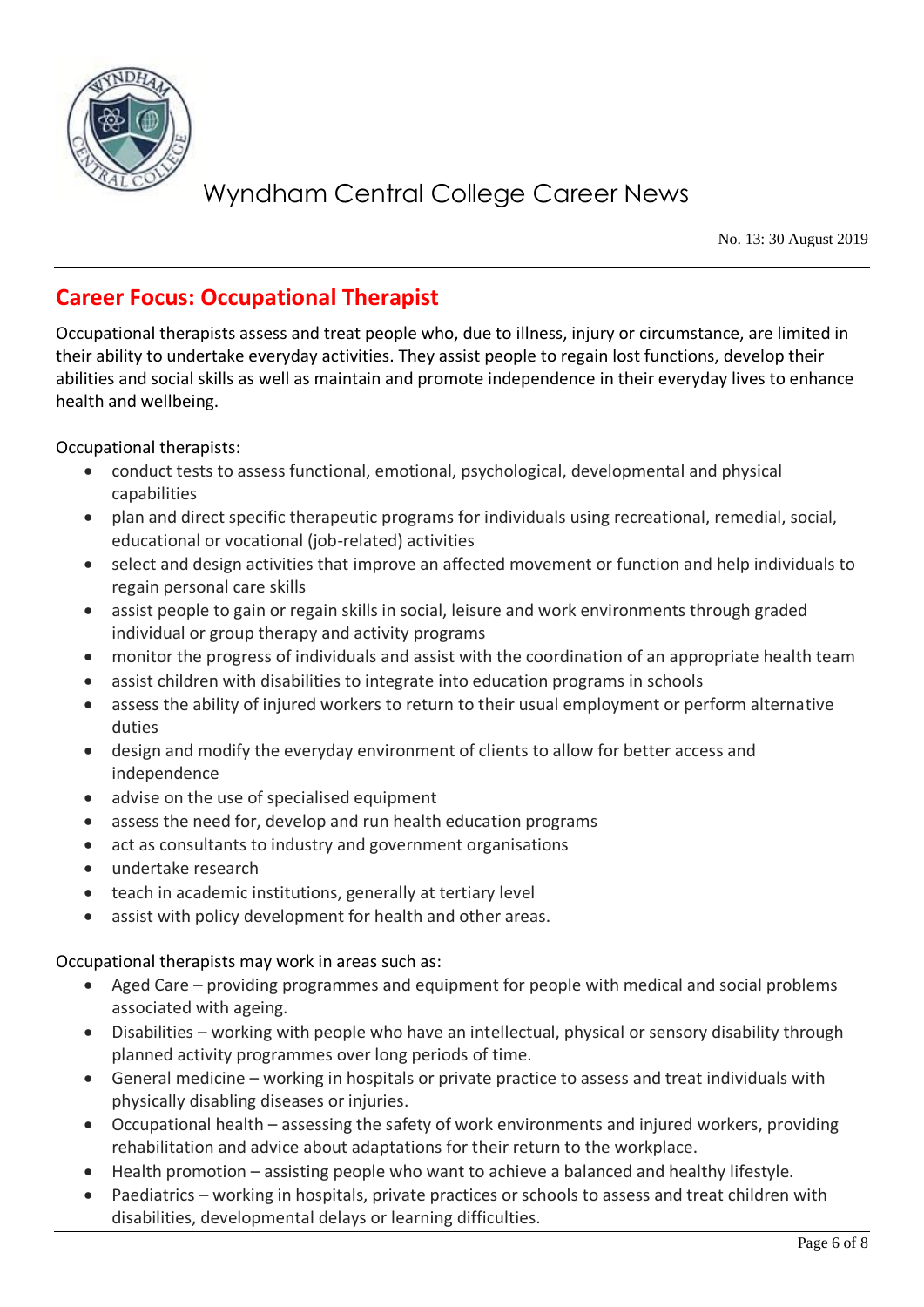

No. 13: 30 August 2019

- Psychiatry assessing and treating individuals with mental illness and behavioral disorders through programmes involving such methods as stress management.
- Vocational rehabilitation assisting injured workers to return to work.

To consider working as an Occupational Therapist, it is helpful to have the following skills and attributes:

- Patience
- Able to show initiative
- A flexible attitude
- Practical, innovative and observant
- Good problem-solving skills
- Good interpersonal and communication skills
- Able to maintain client confidentiality
- Able to work independently or as part of a team

To become qualified as an occupational therapist, you usually have to complete a degree in occupational therapy at university. To get into these courses you usually need to gain you VCE. Prerequisite subjects are usually one or more of English, biology, chemistry and physics are normally required. Make sure you check course entry requirements at your chosen institutions.

Occupational therapists work in public and private healthcare settings. These may include general and children's hospitals, aged-care facilities, rehabilitation centres, day care centres, community health centres, municipal councils, primary and secondary schools, prisons, centres for people with disabilities, independent living centres and other organisations. They may also work in private practice as clinicians, consultants or as injury management advisors. Occupational therapists are due to see a 14.6% increase in employment growth in the next 5 years.

The following table outlines degree options currently available in Victoria: (This does not include single associate degrees or graduate entry courses).

| <b>Occupational Therapy Degrees</b> |                |                                         |                 |             |  |  |  |
|-------------------------------------|----------------|-----------------------------------------|-----------------|-------------|--|--|--|
| <b>Institution</b>                  | <b>Campus</b>  | <b>Course</b>                           | <b>Duration</b> | <b>ATAR</b> |  |  |  |
| <b>ACU University</b>               | Melbourne      | <b>Bachelor of Occupational Therapy</b> | 4 Years         | 65.50       |  |  |  |
| <b>Charles Sturt</b>                | Albury-Wodonga | <b>Bachelor of Occupational Therapy</b> | 4 Years         | < 5         |  |  |  |
| <b>University</b>                   |                |                                         |                 | offers      |  |  |  |
| <b>CQ University</b>                | Melbourne,     | Bachelor of Occupational Health and     | 3 Years         | $\leq$ 5    |  |  |  |
|                                     | Online         | Safety                                  |                 | offers      |  |  |  |
| <b>Deakin University</b>            | Geelong        | <b>Bachelor of Occupational Therapy</b> | 4 Years         | 70.00       |  |  |  |
|                                     | Waterfront     |                                         |                 |             |  |  |  |
|                                     | Campus         |                                         |                 |             |  |  |  |